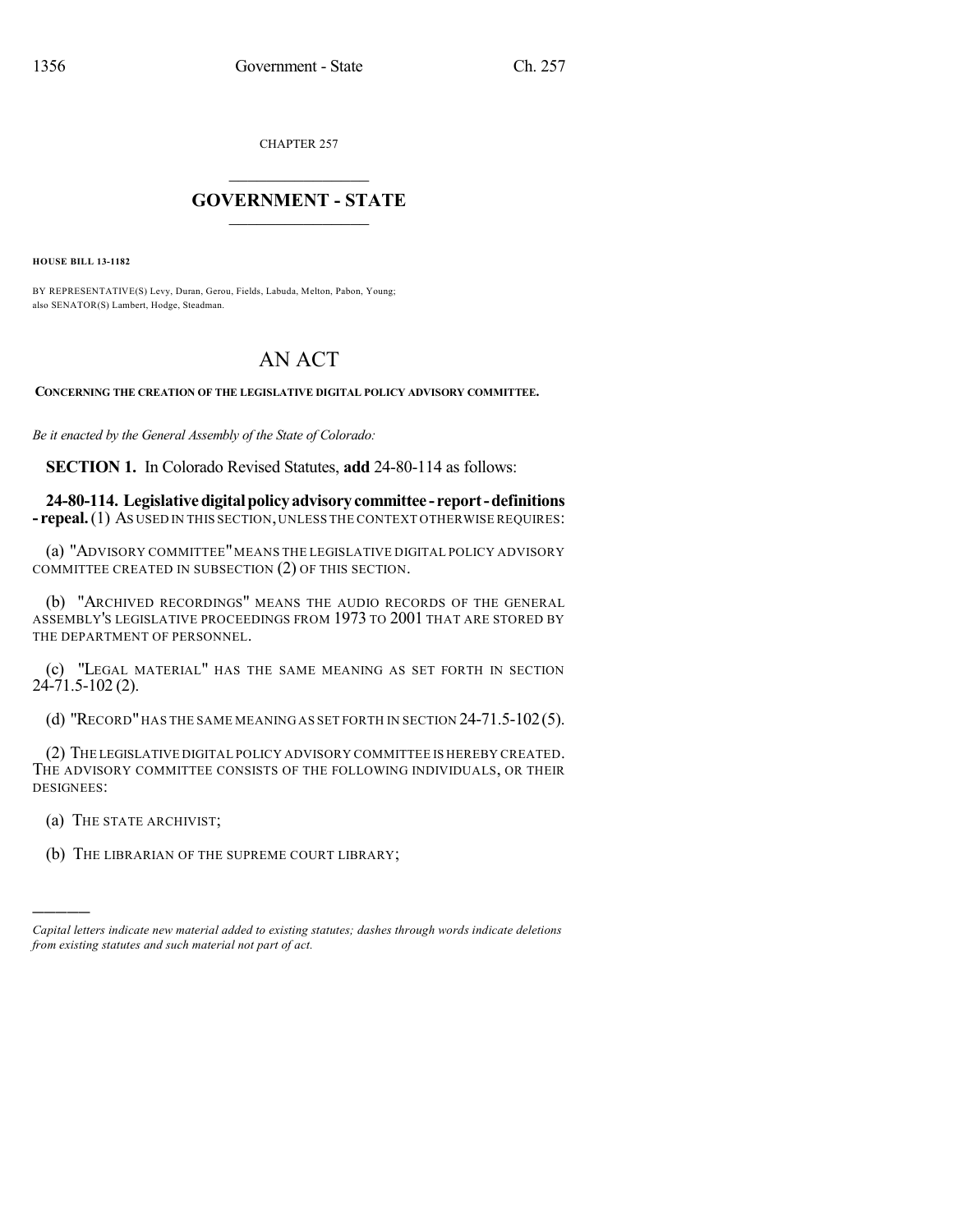(c) THE STATE LIBRARIAN;

(d) THE DIRECTOR OF RESEARCH OF THE LEGISLATIVE COUNCIL;

(e) THE DIRECTOR OF THE OFFICE OF LEGISLATIVE LEGAL SERVICES;

(f) THE CHIEF CLERK OF THE HOUSE OF REPRESENTATIVES; AND

(g) THE SECRETARY OF THE SENATE.

(3) THE ADVISORY COMMITTEE SHALL DEVELOP A PLAN TO DIGITIZE THE ARCHIVED RECORDINGS THAT:

(a) DEFINES THE OPTIMAL DIGITAL AUDIO FILE FORMAT;

(b) IDENTIFIES POTENTIAL VENDORS AND THE COST TO THE STATE TO:

(I) DIGITIZE TAPED ARCHIVED RECORDINGS TO THE OPTIMAL DIGITAL AUDIO FILE FORMAT;

(II) MIGRATE DIGITAL ARCHIVED RECORDINGS TO THE OPTIMAL DIGITAL AUDIO FILE FORMAT; AND

(III) PROVIDE THE INFORMATION TECHNOLOGY SYSTEM FOR THE ONGOING ARCHIVAL STORAGE AND ACCESS;

(c) IDENTIFIES AND PRIORITIZES AT LEAST TWO FUNDING OPTIONS FOR THE PLAN, INCLUDING ANY GRANT OPPORTUNITIES OR LICENSING CONTRACTS;

(d) RECOMMENDS A POLICY FOR LIMITED-TERM STORAGE OF ARCHIVED RECORDINGS, PERPETUAL ARCHIVAL STORAGE, AND PUBLIC ACCESS TO ALL DIGITAL LEGISLATIVE AUDIO RECORDINGS; AND

(e) INCLUDES ANY OTHER INFORMATION THAT THE ADVISORY COMMITTEE DETERMINES TO BE RELEVANT.

(4)(a) THE ADVISORY COMMITTEE SHALL DEVELOP A PLAN FOR IMPLEMENTATION OF THE "UNIFORM ELECTRONIC LEGALMATERIAL ACT",ARTICLE 71.5OF THIS TITLE, FOR LEGISLATIVE ELECTRONIC RECORDS THAT:

(I) RECOMMENDS A POLICY FOR LIMITED-TERM LEGISLATIVE STORAGE,PERPETUAL ARCHIVAL STORAGE, AND PUBLIC ACCESS TO ELECTRONIC LEGISLATIVE RECORDS;

(II) IDENTIFIES POTENTIAL AUTHENTICATION SYSTEMS FOR AN ELECTRONIC RECORDS AUTHENTICATION SYSTEM, INCLUDING THE VENDORS AND THE COSTS TO THE STATE;

(III) RECOMMENDS THE BEST ELECTRONIC RECORDS AUTHENTICATION SYSTEM FOR THE STATE;